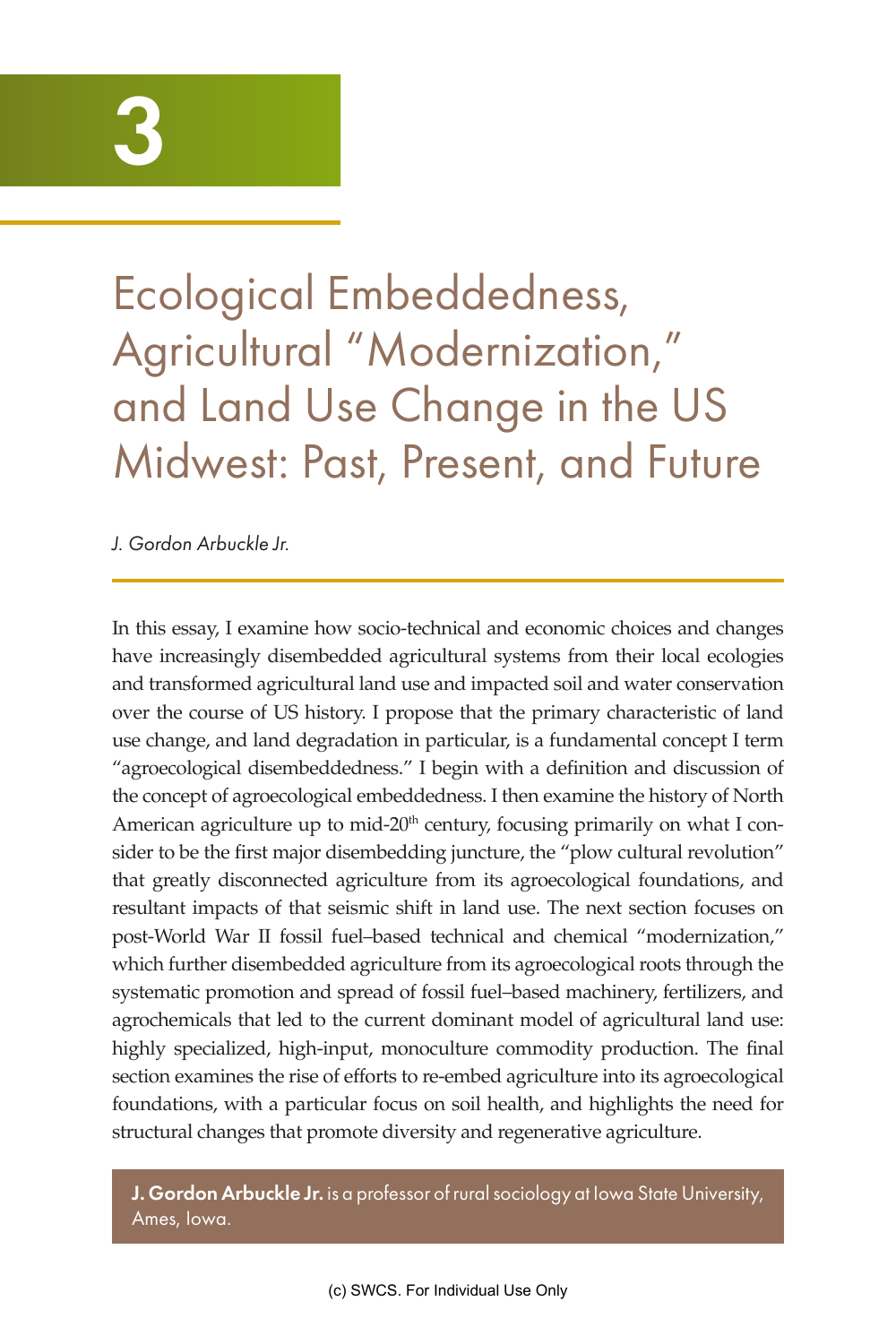The term "embeddedness," as used in reference to social-ecological systems, has its roots in economic sociology and the field that was once called "political economy." Most often traced to the work of Polanyi (1944) and later Granovetter (1985), embeddedness refers to economic activity that is integrated in and governed predominately by social and cultural relations and institutions, while disembedded economic activity is that which is governed and directed primarily by market forces. More recently, the concept of "ecological embeddedness" has been extended to include spatial and ecological dimensions of economic activity, especially in the realm of agro-food system studies, as agricultural production, perhaps more than any other economic activity, comprises both (agro)ecological and social dimensions (Jones and Tobin 2018). Agrifood scholarship such as Morris and Kirwan (2011) and Jones and Tobin (2018) has refined understanding of ecological embeddedness as a multilevel concept that includes landscape and farm ecologies, farm enterprises, farmers, processors, distributers, consumers, other actors within agrifood networks, and ecological benefits that different farming approaches might realize. However, for the purposes of this discussion of land use change I focus only on landscape and farm ecologies and the agroecological processes that farmers manage through farm enterprises. For this essay, I combine the political economic concept of embeddedness with the concept of agroecology as defined by Gliessman (2007): "…the application of ecological concepts and principles to the design and management of sustainable food systems." I use this lens of agroecological embeddedness to examine the trajectory of agricultural land use and soil and water conservation in what is now the United States, past, present, and future.

## **Embedded Indigenous Agricultural Systems**

Prior to European settler colonialism, indigenous agricultural systems were diverse and highly ecologically embedded. Indigenous peoples across North America practiced purposeful landscape management of grasslands, animal herds, and forest crops through use of fire, forest farming, and other management strategies (Mutel 2008; Mt. Pleasant 2015). Agriculture was led by the "three sisters" polycultures, with corn, squash, and beans providing excellent nutritional value while also maintaining soil fertility and managing pest and disease pressure. These were complemented by many other crops, including gourds, sunflowers, potatoes, and small native grains. By 1500, what is now the eastern and midwestern United States was dotted with agriculturally based villages with thriving village gardens as well as some large cities (Gallagher et al. 1985; Sasso 2003; Mutel 2008; Mt. Pleasant 2015).

As Schlebecker (1975) noted, many indigenous groups "…practiced a sophisticated and successful garden agriculture without plows." Indeed,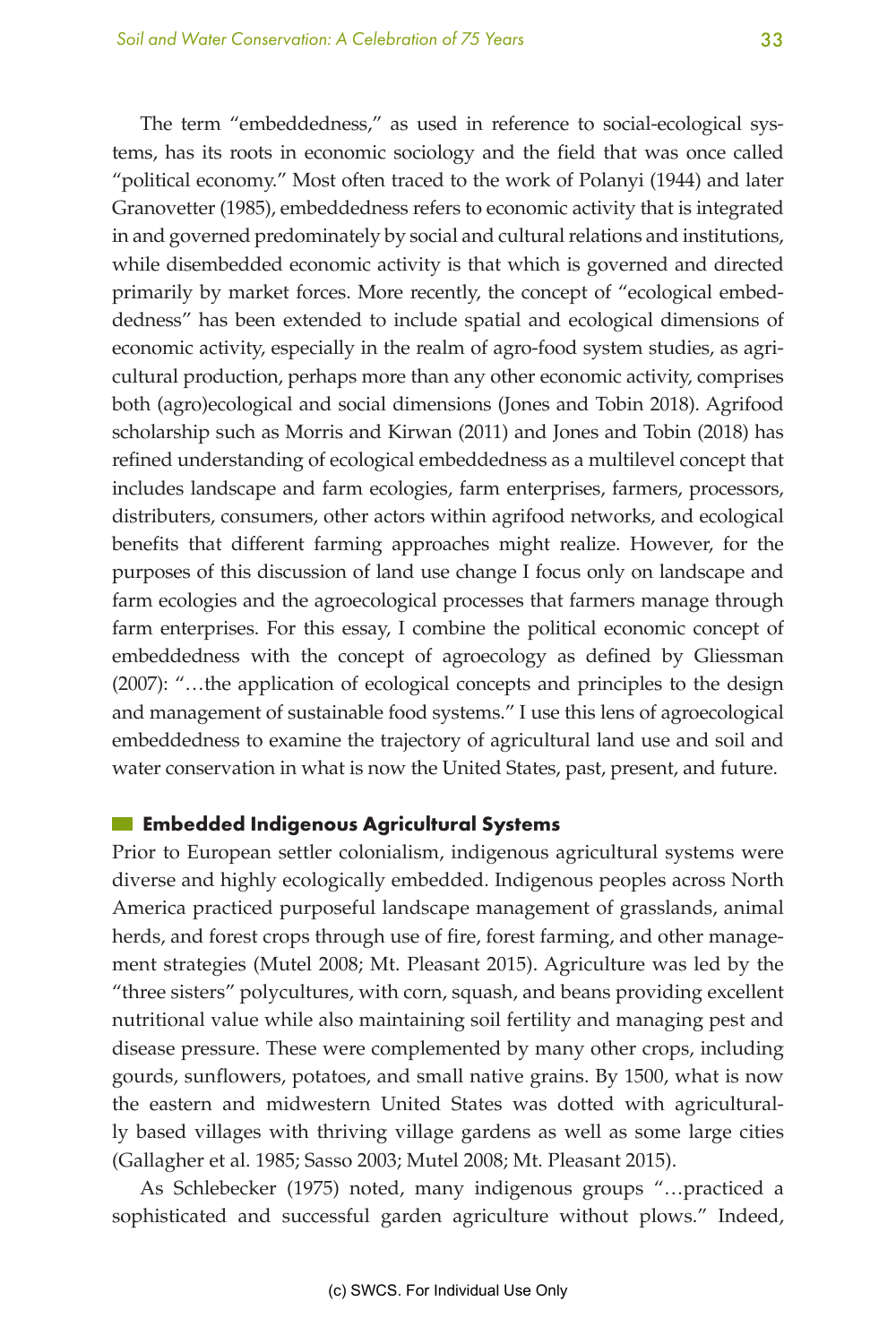native crop polycultures generally required little soil disturbance, allowing large quantities of food crops to be produced with low energy and time input and basic tools of wood, bone, and stone (Schlebecker 1975; Mt. Pleasant 2011, 2015). Early European settlers survived by adopting native agricultural practices, and corn and other native crops produced with little or no tillage were their principal food sources for at least a century. These cropping systems were well-adapted and "embedded" in local ecological conditions, and although they sometimes required conversion of forests, these changes in land use did not result in widespread soil degradation.

#### $\blacksquare$  The "Plow Cultural" Disembedding

While the native systems of corn, beans, squash, and other native crops production were generally embedded in local ecological conditions and thus had little ecological footprint (Sasso 2003; Mutel 2008; Mt. Pleasant 2015), introduced nonnative crops such as wheat and barley required "extravagant" expenditures of time and energy. Farmers could grow these crops at scale only "…if they used plows, harrows, rollers, and similar animal-drawn equipment…" and "clod crushers" and other equipment to further "pulverize" the land before seeding (Schlebecker 1975). However, because wheat had a higher commercial value, settlers were keen to produce it for local and European markets alike (Schlebecker 1975). As iron and then steel works developed, agricultural implement industries sprung up, and soon use of steel plows, harrows, cultivators, and similar machines to work the soil was common, and tillage became the norm (Schlebecker 1975; Cochrane 1993). Thus, as settler colonialism displaced native populations, so did plow-tilled methods of planting predominantly monoculture crops replace low- or no-till diverse, polycultural native agricultural systems.

The shift to "plow culture" over the course of the 19<sup>th</sup> century was viewed as an adaptive response both following and driving the transformation from a largely subsistence agriculture to a commercially oriented agriculture (Coughenour and Chamala 2000). Coughenour and Chamala (2000) note that this shift was radical in two respects: First, it ushered in "new and different… technical frames for preparing a seedbed, cultivating, and harvesting…the iron plow was the centerpost of a fundamentally different technical system of agriculture. Second…the adoption of plow culture was adaptive only if at the same time the farmer created a different farming system oriented to the market sale of crops and livestock products." In other words, the shift to market-based commercial farming systems was accompanied by a cultural shift that viewed iron plow tillage as a necessary means to increase labor productivity, allowing farmers to prepare more extensive seedbeds more quickly.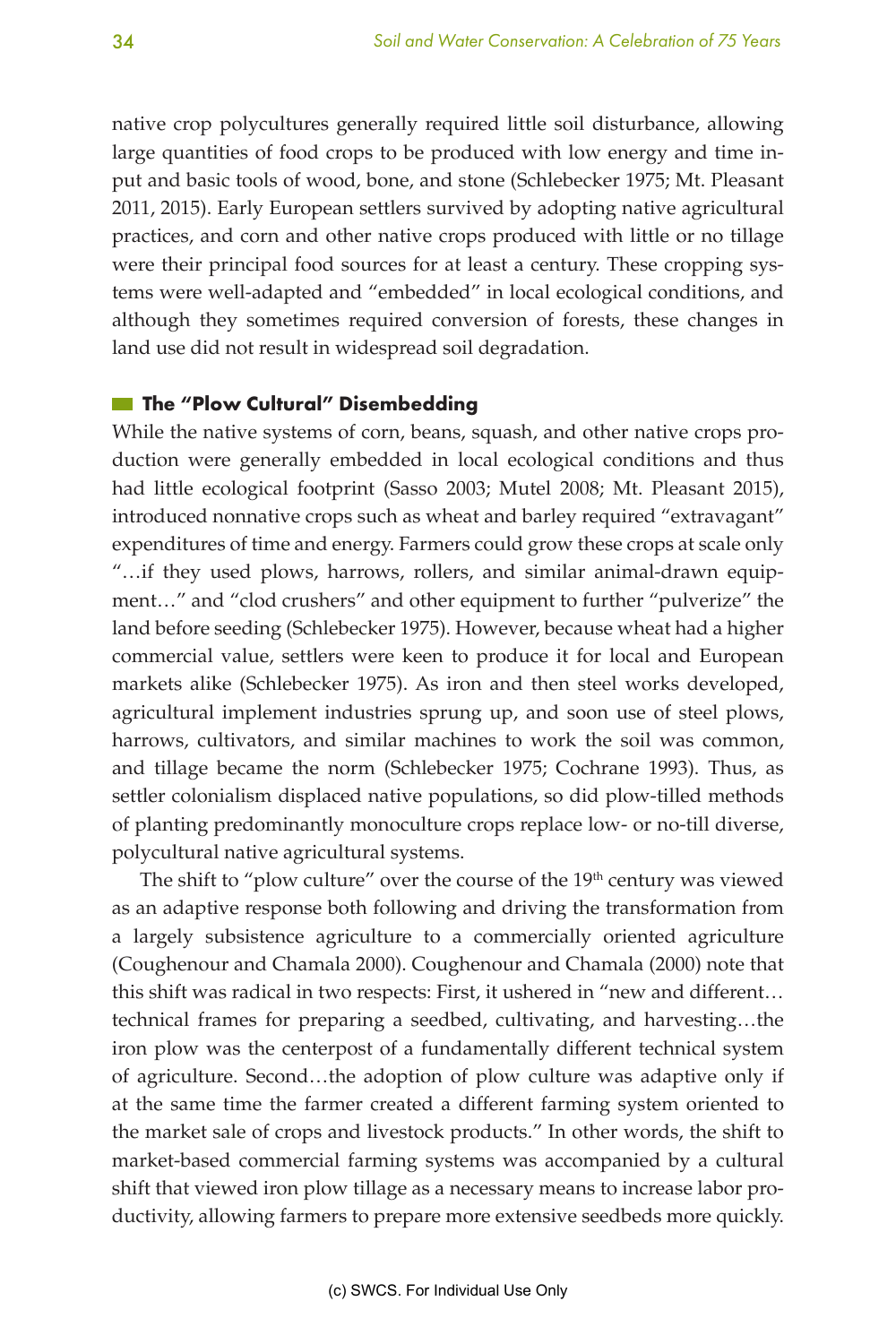By the end of the century, "…the iron plow was adopted nearly everywhere" (Schlebecker 1975).

The impacts of this "plow cultural revolution" and widespread change in land use from no-till native systems to intensive tillage were swift and devastating, and ultimately maladaptive, however. By the late 1930s, on the heels of the Dust Bowl, the first nationwide appraisal of the condition of agricultural land found some 60% of croplands "either subject to continued erosion or is of such poor quality as not to return a satisfactory income to farmers…" and one-fourth or more of the original surface soil had been lost to erosion (Cooper et al. 1938). As Cooper et al. (1938) note in the seminal work *Soils and Men*, "A system of farming that keeps much of the land in continuous cultivation generally is a destructive system, since too often it does not provide for a return to the soil of much-needed humus and plant nutrients." Even in the most fertile regions of the United States, such as the Midwest's central Corn Belt and the Pacific Northwest's Palouse region, in many areas, tillage along with monocropping or short rotations had depleted soil organic matter and fertility, damaged soil structure, and led to declining yields (Cooper et al. 1938) that were far inferior to those of the native systems that had been displaced (Mt. Pleasant 2015).

#### $\blacksquare$  The Petrochemical Disembedding

The second major land use revolution in US agriculture, I argue, was driven by post-World War II shifts to a tripartite dependence on fossil fuels: mechanization powered by internal combustion engine, commercial fertilizers, and chemical pesticides. The impact of the advent of the fossil fuel-powered tractor on the reshaping of land use in the American agricultural landscape cannot be overemphasized. The vast increase in supply of farm power had two primary results. First, by replacing draft animals, tractors freed up some 40 million ha (100 million ac) of cropland that had been used to grow feed for work animals, and second, they provided the power required to till the acres that were shifted from pasture and hay production to row crops (Olmstead and Rhode 2001).

Despite the tillage transformation, however, prior to WWII most permanent crop production still required adherence to agroecological principles: extended rotations of diverse crops suppressed insects, weeds, and diseases and recycled and maintained organic matter. Biological diversity and rotations ensured modest but steady yields over time (Danbom 1997; Altieri 2000). The introduction of fossil fuel–derived fertilizers and chemical pest control disconnected crop production from the ecological processes that were once necessary, allowing a rapid transformation of agriculture to an even more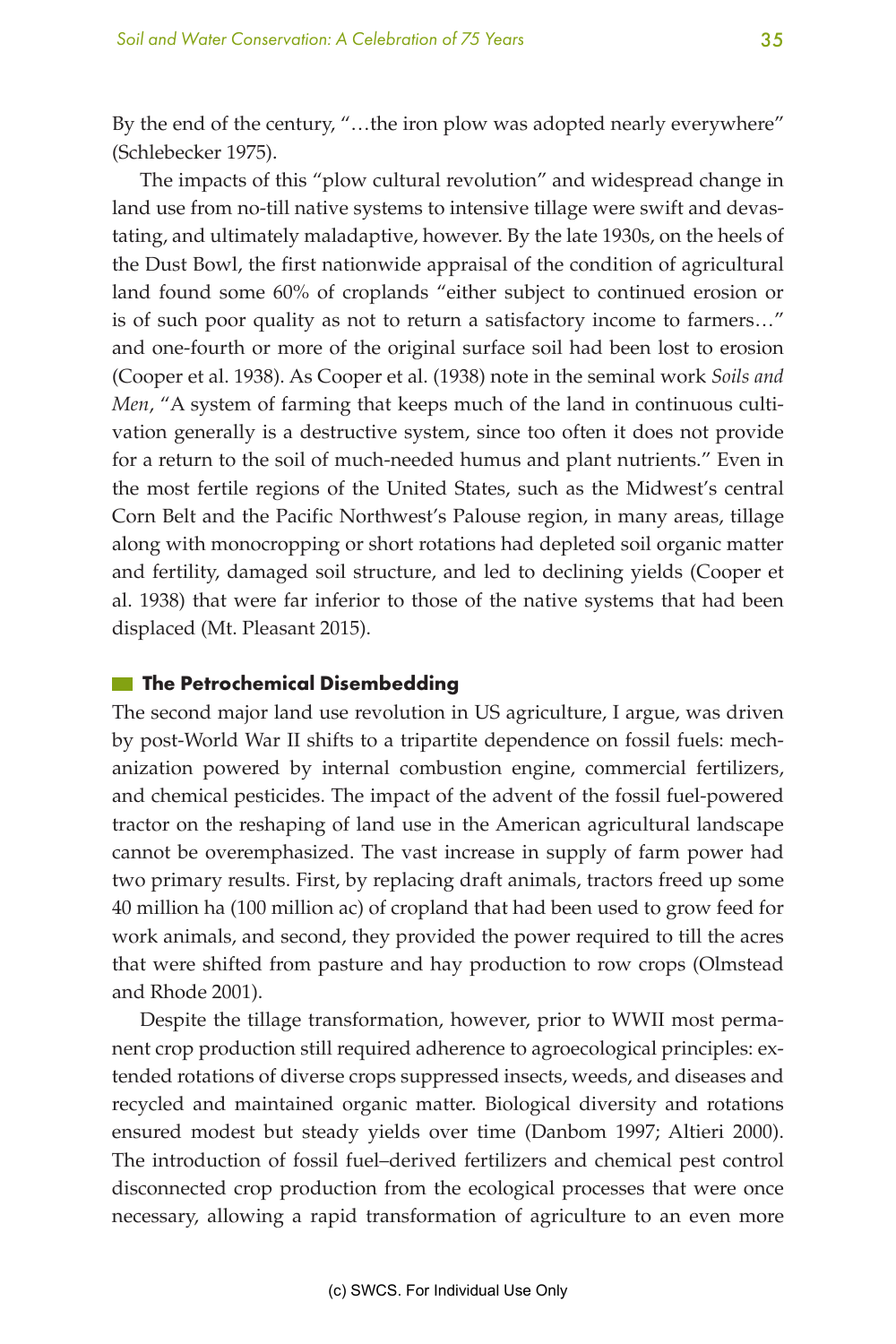specialized monocrop production of a handful of commodities. The ecological risks potentially associated with such a great ecological disembedding were attenuated by increasing reliance on agrochemicals while the economic risks were largely addressed through agricultural policies and programs. As Danbom (1997) articulated, "Farmers no longer needed to diversify carefully, rotate crops, or cooperate with neighbors to minimize their risks; thus, they imperiled the environment and contributed to community deterioration."

Indeed, post-WWII subsidized short-term risk minimization, whether through increased reliance on fossil fuels–based technology and agrochemicals or government programs, combined with overall increases in dependence on purchased inputs, had insidious side effects: it raised land values and tightened profit margins (Danbom 1997). This cost-price squeeze dynamic, along with rapidly changing technologies centered on increasing yields in specialized commodity production, led to overproduction and the "agricultural treadmill" effect that both spurred increases in farm size among operations that adopted new productivity-enhancing technologies, and hastened failure of farms that did not (Cochrane 1993). Simultaneously, monocrop specialization led to increasing pest and weed pressure and evolution of resistances to chemical controls and similar "pesticide treadmill" dynamics that required increases in chemical use over time (Gliessman 2007; Liebman et al. 2016).

# **Diffusion of Innovations**

It is important to recognize that these radical transformations in production processes, from regenerative systems embedded in local ecologies to productivist systems dependent on external, mostly nonrenewable inputs, were not a natural evolution. In reality, the transformations required substantial efforts by social and biophysical scientists and extension staff at land grant universities, in partnership with the growing agribusiness sector, and state and federal policies and programs centered on "modernizing" agriculture through systematic promotion of adoption and diffusion of new technologies. As the products of agricultural research became available in the post-WWII era, social science researchers, particularly rural sociologists, sought to (1) understand the processes through which farmers adopted new technologies, and (2) use that understanding to promote the widespread diffusion of those technologies (Buttel et al. 1990; Rogers 1995).

Starting with hybrid seed corn, as more chemical and mechanical technologies were developed, diffusion studies were conducted to inform their promotion, for example fertilizers (Beal et al. 1958a, 1958b; Beal and Bohlen 1958) and pesticides (Beal 1956; Beal and Rogers 1958). Research focused on communication, socioeconomic, and social-psychological predictors of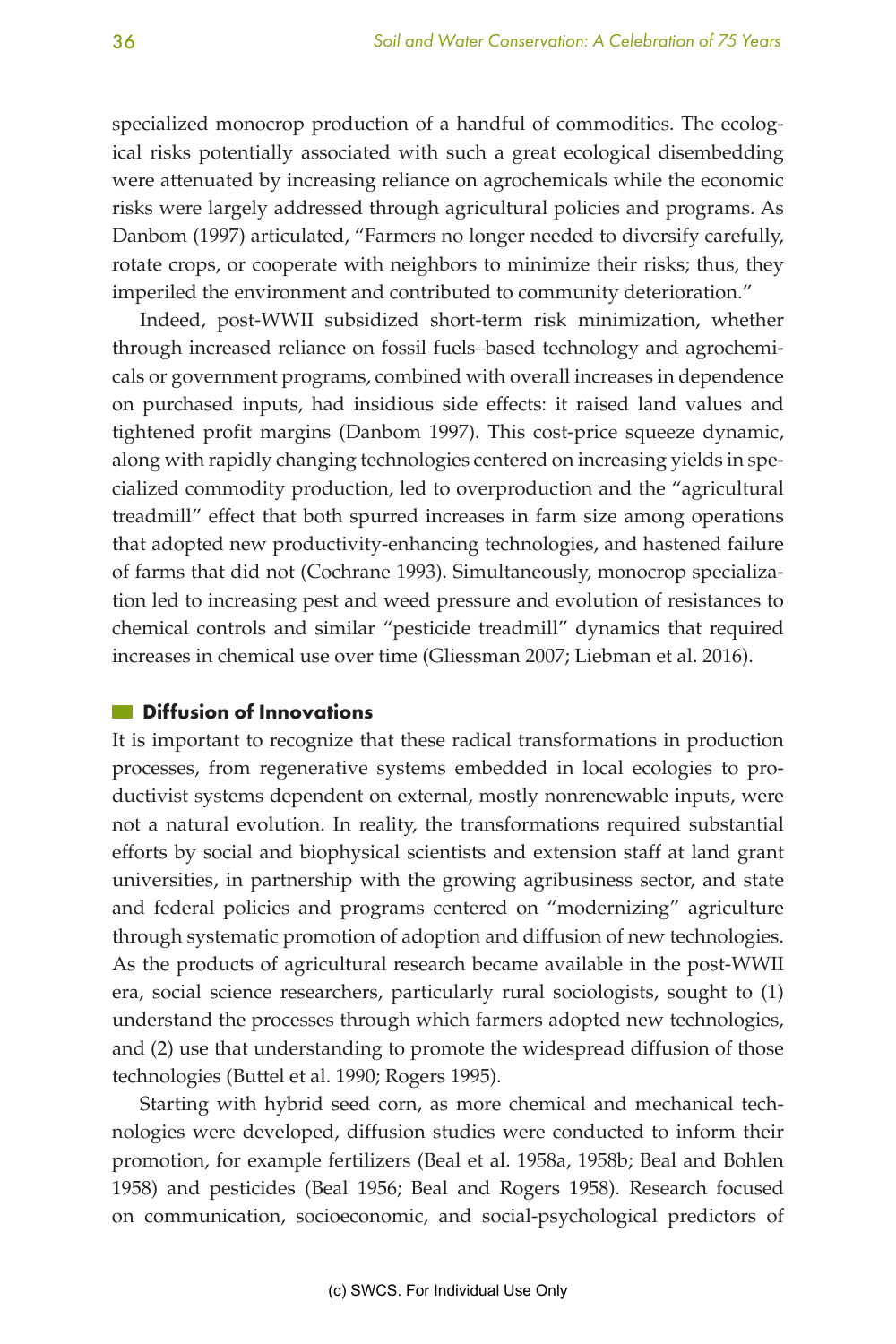technology adoption "was premised not only on understanding the spread of new technologies . . . but also, in general, took a promotional posture toward technological change" (Buttel et al. 1990). Thus, adoption-diffusion researchers generally were part of a larger promotional effort to bring "improved" technologies to farmers whose socioeconomic (i.e., age, education, income, farm size) and social-psychological (i.e., attitudes toward change) characteristics determined their relative "innovativeness" or "backwardness" in relation to new technologies or practices. Investigation of the diffusion of new agricultural technologies occupied hundreds of researchers and produced nearly a thousand publications from the 1940s through the early 1970s when there was a precipitous decline in the number of new diffusion studies, from nearly 20 per year to less than 5 (Rogers 1995).

The main driver behind the relative abandonment of diffusion studies among sociologists was a rising awareness of the negative environmental and social consequences caused by the innovations that they had helped to diffuse (Buttel et al. 1990; Rogers 1995). Criticisms leveled at rural sociologists as lackeys of a "land grant college complex" who placed agribusiness interests ahead of those of the public (Hightower 1978; Newby and Buttel 1980) hastened the demise of diffusion research as a central activity in the field. Nevertheless, the land grant university-agribusiness partnerships that focus research and extension predominantly on high-input, specialized commodity production continue (DeLonge et al. 2016), and their results are reflected in long-term trends, such as the decline in crop species diversity (Aguilar et al. 2015) and historical indifference or even antagonism from the land grant university research and extension establishment toward more agroecologically oriented production systems (National Research Council 1989; Coughenour and Chamala 2000; Duffin 2007).

## **Toward a Return to Agroecological Embeddedness**

As the brief discussion above indicates, the dominant trend over the last 75 years or so has been a disembedding of agriculture from local ecological processes, primarily through specialization in a handful of commodities undergirded by purchased inputs and government subsidies. And this has occurred, despite, as numerous chapters in this book describe, enormous efforts by the soil and water conservation community to address the negative impacts of the productivist model of agriculture on soils, water bodies, and wildlife habitat. That said, there is a deepening research base showing that specialization, monoculture, and lack of crop diversity are the root causes of our soil and water degradation problems (Hatfield et al. 2009; Hunt et al. 2019)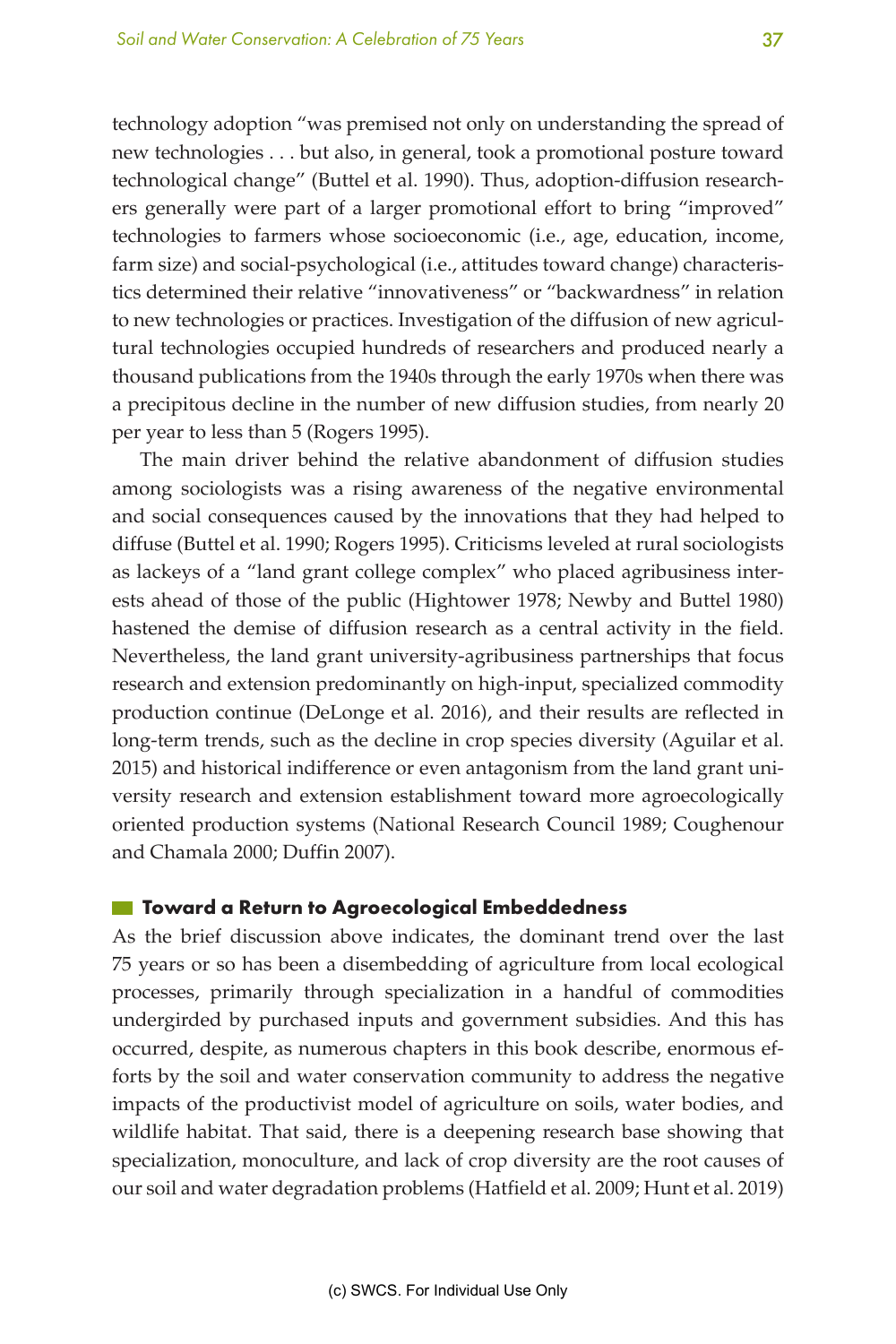and an increasing recognition that a return to diverse, ecologically embedded systems is the pathway to a truly sustainable agriculture (Gliessman 2016).

So how do we return to an ecologically embedded agriculture? I believe that a renewed commitment to soils and soil health is the cornerstone. As numerous authors in this book so eloquently state, healthy living soil is the ecological basis for a sustainable agriculture. The emphasis that the USDA Natural Resources Conservation Service has placed on soil health in their outreach strategies has resonated with farmers (Arbuckle 2017), many of whom see soil health management as key to increasing the resilience of their operations in a time of increasing weather extremes related to climate change (Roesch-Mcnally et al. 2018). Farmers are learning to pay attention to their soils and evaluate how different management practices can lead to improved or degraded soil health. This, in turn, can lead to longer-term thinking that allows farmers to see past the short-term return-on-investment mentality that specialized commodity production tends to privilege and motivates work toward more resilient, embedded systems that rely less on purchased inputs (Roesch-Mcnally et al. 2018), systems that are becoming known as "regenerative agriculture" (Gosnell et al. 2019).

While a renewed commitment to agroecological principles with soil health as a primary goal is a promising pathway to agricultural sustainability, the vast majority of farmers, however, are not on that path. Indeed, some argue that our dominant productivist agricultural production systems are more decoupled and disembedded than ever, are becoming less resilient to the impacts of climate change, and soil and water degradation are getting worse rather than better (Hamilton et al. 2020). Increasingly, such critiques hold that the voluntary approach that has been the compliance mechanism underlying the soil and water conservation programs and policies of the last 75+ years is woefully insufficient (Rundquist and Cox 2016). Invariably, calls for change emphasize that the policies and programs that shape the behaviors of farmers, agricultural researchers, agribusiness firms, and soil and water conservationists need to challenge the status quo. Indeed, because agricultural and environmental policies and programs set the structural boundaries of what is possible or not in our food system (e.g., shape markets), they must be reoriented to re-embed agriculture ecologically (and socially, for that matter). This is particularly important for farmers, who may understand the potential social, economic, and ecological benefits of transitioning to diversified systems that rely less on purchased inputs and more on agroecological processes, but perceive strong market and other structural barriers to change (Arbuckle 2015, 2017).

In 2009, Wes Jackson and Wendell Berry, two of the most influential thinkers in the realm of agriculture, published an op-ed titled "A 50-Year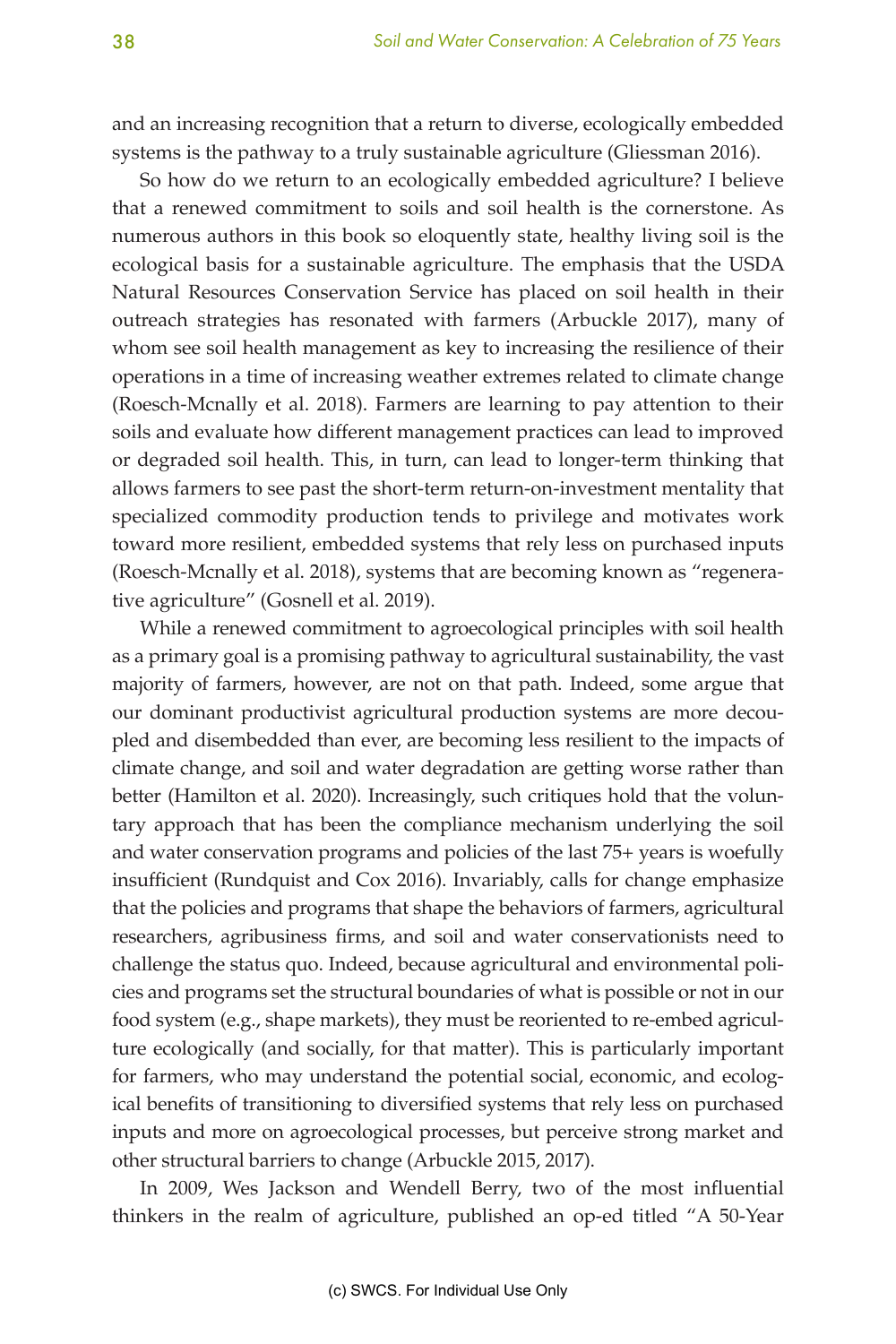Farm Bill" (Jackson and Berry 2009). The visionary proposal, which was developed through a series of meetings nationwide with farmers and farmer groups, outlined a "gradual systemic change in agriculture" (Jackson and Kirschenmann 2009) that would re-embed agricultural systems ecologically and socially through perennialization and increased diversity. A decade on, research-based evidence increasingly shows that diverse agricultural systems that incorporate perennials and continuous living cover are superior to specialized monocultures in terms of productivity, nutrient cycling, disease and pest management, habitat provision, soil health, and other metrics (Patel-Weynand et al. 2017; Schulte et al. 2017; Leandro et al. 2018; Hunt et al. 2019; Weisberger et al. 2019), yet we still have farm policies that privilege the status quo of specialized production of few commodity crops.

The evidence is clear that because the current dominant production systems rely on tillage that degrades soils, fossil fuel-based fertilizers that degrade water quality and contribute to greenhouse gas concentrations, and agricultural chemicals that harm biota and are increasingly ineffective as resistances mount, they are vulnerable and untenable over the long term. The evidence is also clear that the path to truly sustainable agriculture is through re-embedding agricultural systems in local ecologies. We need a policy pathway, such as a 50-Year Farm Bill, to move us decisively toward that goal.

#### **References**

- Aguilar, J., G.G. Gramig, J.R. Hendrickson, D.W. Archer, F. Forcella, and M.A. Liebig. 2015. Crop species diversity changes in the United States: 1978–2012. PLoS ONE 10(8):e0136580.
- Altieri, M.A. 2000. Ecological impacts of industrial agriculture and the possibilities for a truly sustainable farming. *In* Hungry for Profit: The Agribusiness Threat to Farmers, Food, and the Environment, eds. F. Magdoff, J.B. Foster, and F.H. Buttel, 77–92. New York: Monthly Review Press.
- Arbuckle, J.G. 2015. 2015 Iowa Farm and Rural Life Poll Summary Report. Ames, IA: Iowa State University Extension.
- Arbuckle, J.G. 2017. Iowa Farm and Rural Life Poll: 2017 Summary Report. Ames, IA: Iowa State University Extension.
- Beal, G.M. 1956. How Farmers Accept a New Practice: Sources of Information Analyzed by Time. Ames, IA: Iowa State University Department of Economics and Sociology.
- Beal, G.M., and J.M. Bohlen. 1958. Dealer and farmer attitudes and actions related to fertilizer. Presented at a National Plant Food Institute meeting, Chicago, IL, February 14, 1958.
- Beal, G.M., J.M. Bohlen, and L. Campbell. 1958a. The Fertilizer Dealer: Attitudes and Activity. Ames, IA: Iowa State College Agricultural Experiment Station.
- Beal, G.M., J.M. Bohlen, and J. Harp. 1958b. The Role of the Retail Dealer in the Adoption of Commercial Fertilizers by the Ulitmate Consumers. Ames, IA: Iowa State College Agricultural Experiment Station.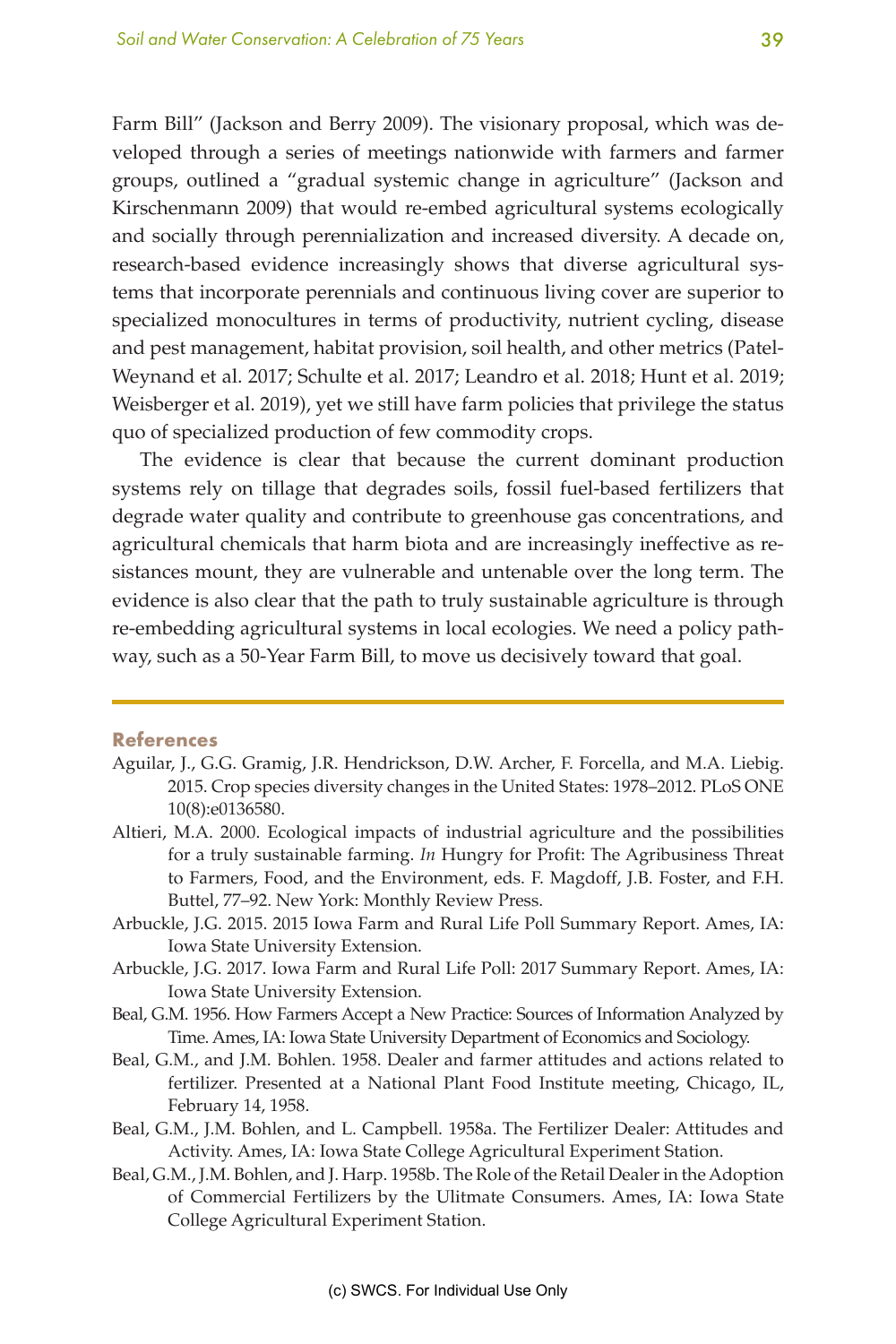- Beal, G.M., and E.M. Rogers. 1958. The scientist as a referent in the communication of new technology. Public Opinion Quarterly 22(4):555.
- Buttel, F.H., O.F. Larson, and G.W. Gillespie Jr. 1990. The Sociology of Agriculture. Westport, CT: Greenwood Press.
- Cochrane, W.W. 1993. The Development of American Agriculture: A Historical Analysis, 2nd edition. Minneapolis, MN: University of Minnesota Press.
- Cooper, M.R., W.J. Roth, J.G. Maddox, R. Schickele, and H.A. Turner. 1938. The causes: Defects in farming systems and farm tenancy. *In* Soils and Men, 137–157. Washington, DC: USDA.
- Coughenour, C.M., and S. Chamala. 2000. Conservation Tillage and Cropping Innovation: Constructing the New Culture of Agriculture. Ames, IA: Iowa State University Press.
- Danbom, D.B. 1997. Past visions of American agriculture. *In* Visions of American Agriculture, 1st edition, ed. by W. Lockeretz, 3–16. Ames, IA: Iowa State University.
- DeLonge, M.S., A. Miles, and L. Carlisle. 2016. Investing in the transition to sustainable agriculture. Environmental Science an Policy 55(January 2016):266–273.
- Duffin, A.P. 2007. Plowed Under: Agriculture and Environment in the Palouse, foreword by William Cronon. Seattle: University of Washington Press.
- Gallagher, J.P., R.F. Boszhardt, R.F. Sasso, and K. Stevenson. 1985. Oneota ridged field agriculture in southwestern Wisconsin. American Antiquity 50(3):605–612.
- Gliessman, S.R. 2007. Agroecology: The ecology of sustainable food systems, 2nd edition. Boca Raton: CRC Press.
- Gliessman, S. 2016. Transforming food systems with agroecology. Agroecology and Sustainable Food Systems 40(3):187–189.
- Gosnell, H., N. Gill, and M. Voyer. 2019. Transformational adaptation on the farm: Processes of change and persistence in transitions to 'climate-smart' regenerative agriculture. Global Environmental Change 59(November 1, 2019):101965.
- Granovetter, M. 1985. Economic action and social structure: The problem of embeddedness. American Journal of Sociology 91(3):481–510.
- Hamilton, N., M. Liebman, S. Secchi, and C. Jones. 2020. Iowa water quality: Enormous challenge requires a new strategy. February 7, 2020.
- Hatfield, J.L., L.D. McMullen, and C.S. Jones. 2009. Nitrate-nitrogen patterns in the Raccoon River Basin related to agricultural practices. Journal of Soil and Water Conservation 64(3):190–199. https://doi.org/10.2489/jswc.64.3.190.
- Hightower, J. 1978. Hard Tomatoes, Hard Times. Cambridge, MA: Schenkman Publishing.
- Hunt, N.D., J.D. Hill, and M. Liebman. 2019. Cropping system diversity effects on nutrient discharge, soil erosion, and agronomic performance. Environmental Science and Technology 53(3):1344–1352.
- Jackson, W., and F. Kirschenmann. 2009. A 50-Year Farm Bill. Salina, KS: The Land Institute.
- Jackson, W., and W. Berry. 2009. Opinion: A 50-Year Farm Bill. The New York Times, January 4, 2009.
- Jones, K., and D. Tobin. 2018. Reciprocity, redistribution and relational values: Organizing and motivating sustainable agriculture. Current Opinion in Environmental Sustainability 35(December 2018):69–74.
- Leandro, L.F.S., S. Eggenberger, C. Chen, J. Williams, G.A. Beattie, and M. Liebman. 2018. Cropping system diversification reduces severity and incidence of soybean sudden death syndrome caused by *Fusarium virguliforme*. Plant Disease 102(9):1748–1758.
- Liebman, M., B. Baraibar, Y. Buckley, D. Childs, S. Christensen, R. Cousens, H. Eizenberg, S. Heijting, D. Loddo, A. Merotto, M. Renton, and M. Riemens. 2016.